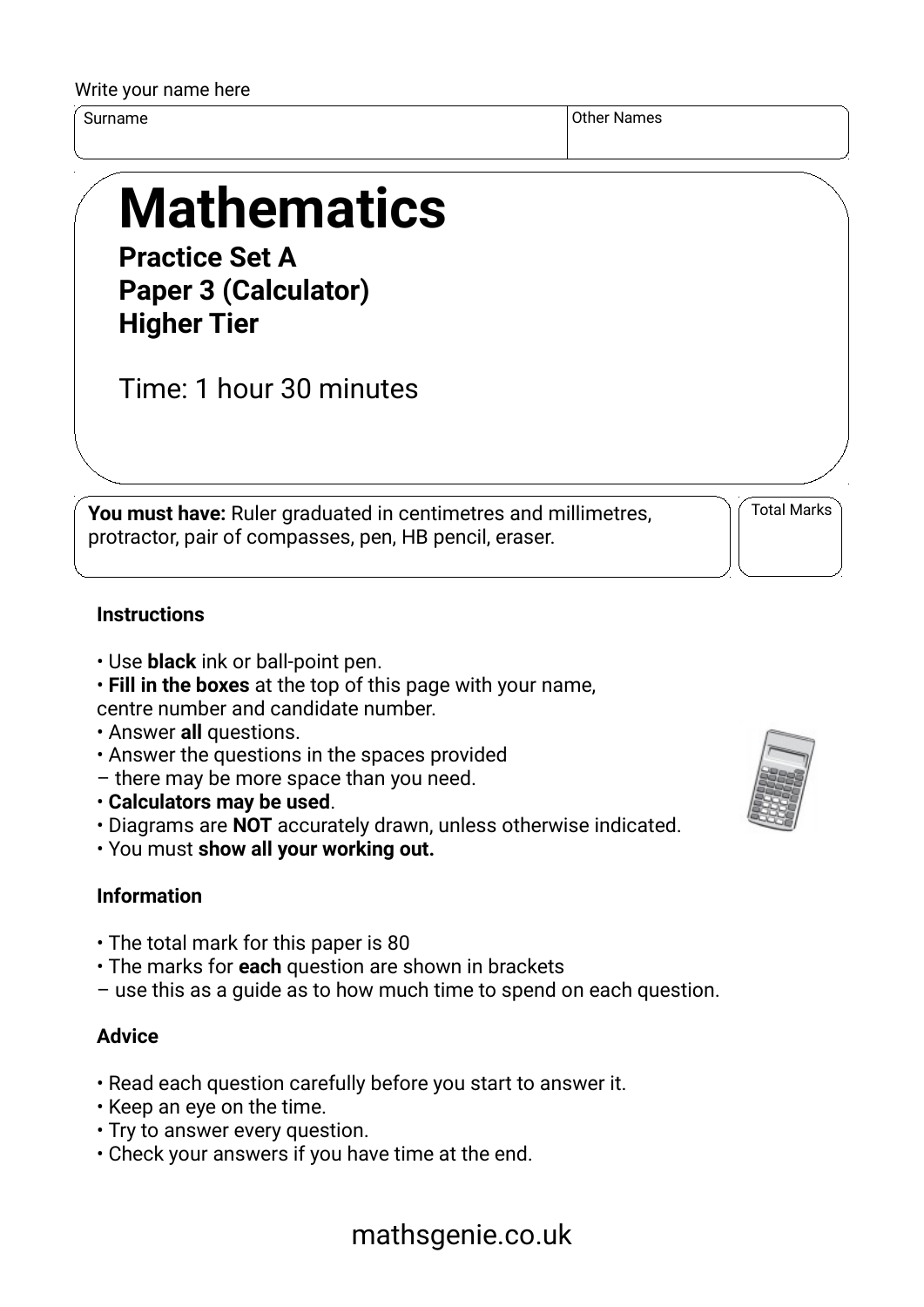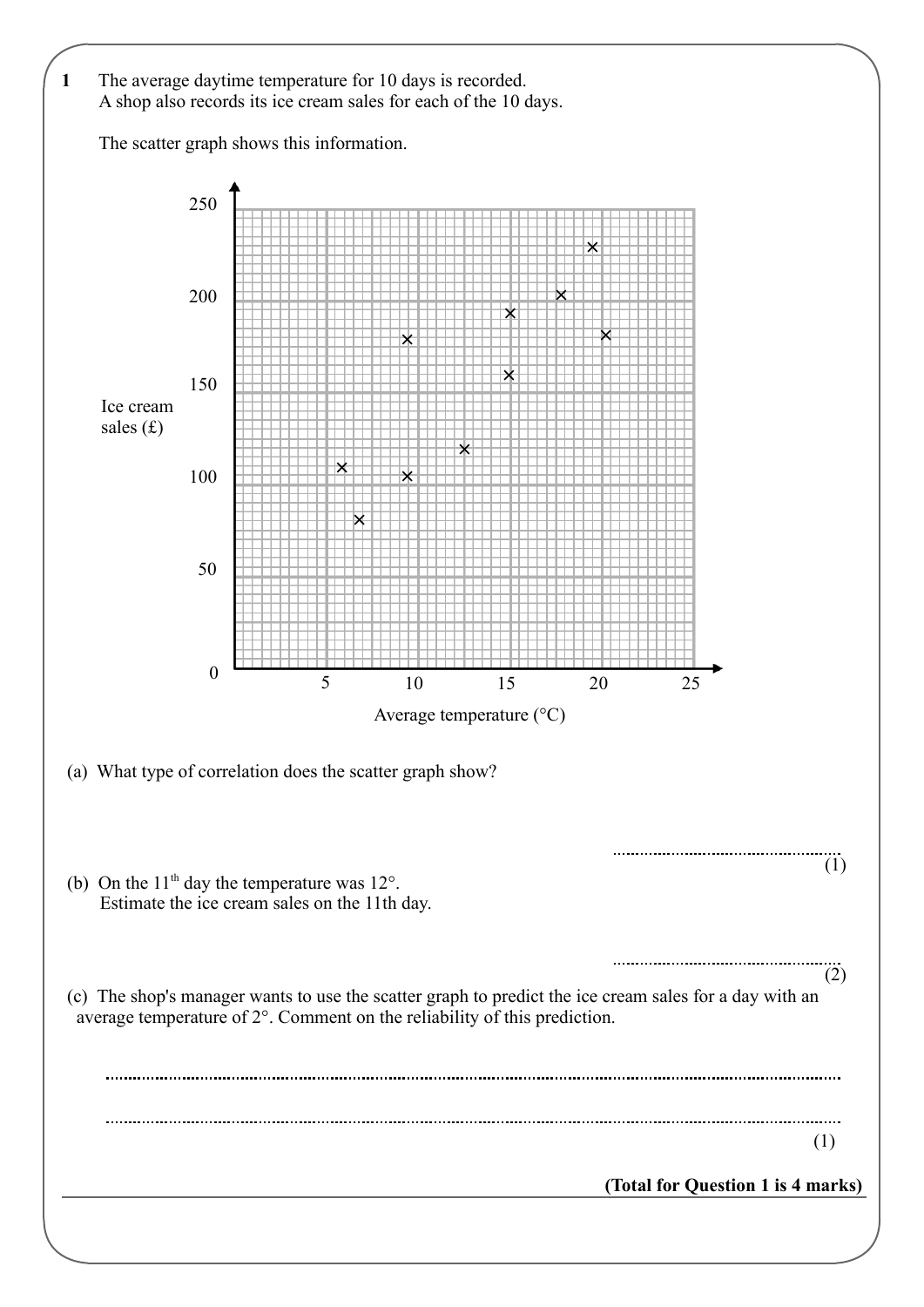| $\boldsymbol{2}$ | Solve   | $8t-19=5t-11$                                                                                                             |
|------------------|---------|---------------------------------------------------------------------------------------------------------------------------|
|                  |         |                                                                                                                           |
|                  |         |                                                                                                                           |
|                  |         |                                                                                                                           |
|                  |         |                                                                                                                           |
|                  |         | $t =$<br>(Total for Question 2 is 2 marks)                                                                                |
| $\mathbf{3}$     |         | Bob is going to make some orange paint.<br>He needs to mix red paint, yellow paint and white paint in the ratio $7:6:2$   |
|                  |         | Bob wants to make 750 ml of orange paint.                                                                                 |
|                  | Bob has | 400 ml of red paint<br>300 ml of yellow paint<br>200 ml of white paint                                                    |
|                  |         | Does Bob have enough red paint, yellow paint and white paint to make the orange paint?<br>You must show all your working. |
|                  |         |                                                                                                                           |
|                  |         |                                                                                                                           |
|                  |         |                                                                                                                           |
|                  |         |                                                                                                                           |
|                  |         |                                                                                                                           |
|                  |         |                                                                                                                           |
|                  |         |                                                                                                                           |
|                  |         |                                                                                                                           |
|                  |         |                                                                                                                           |
|                  |         | (Total for Question 3 is 4 marks)                                                                                         |
|                  |         |                                                                                                                           |
|                  |         |                                                                                                                           |
|                  |         |                                                                                                                           |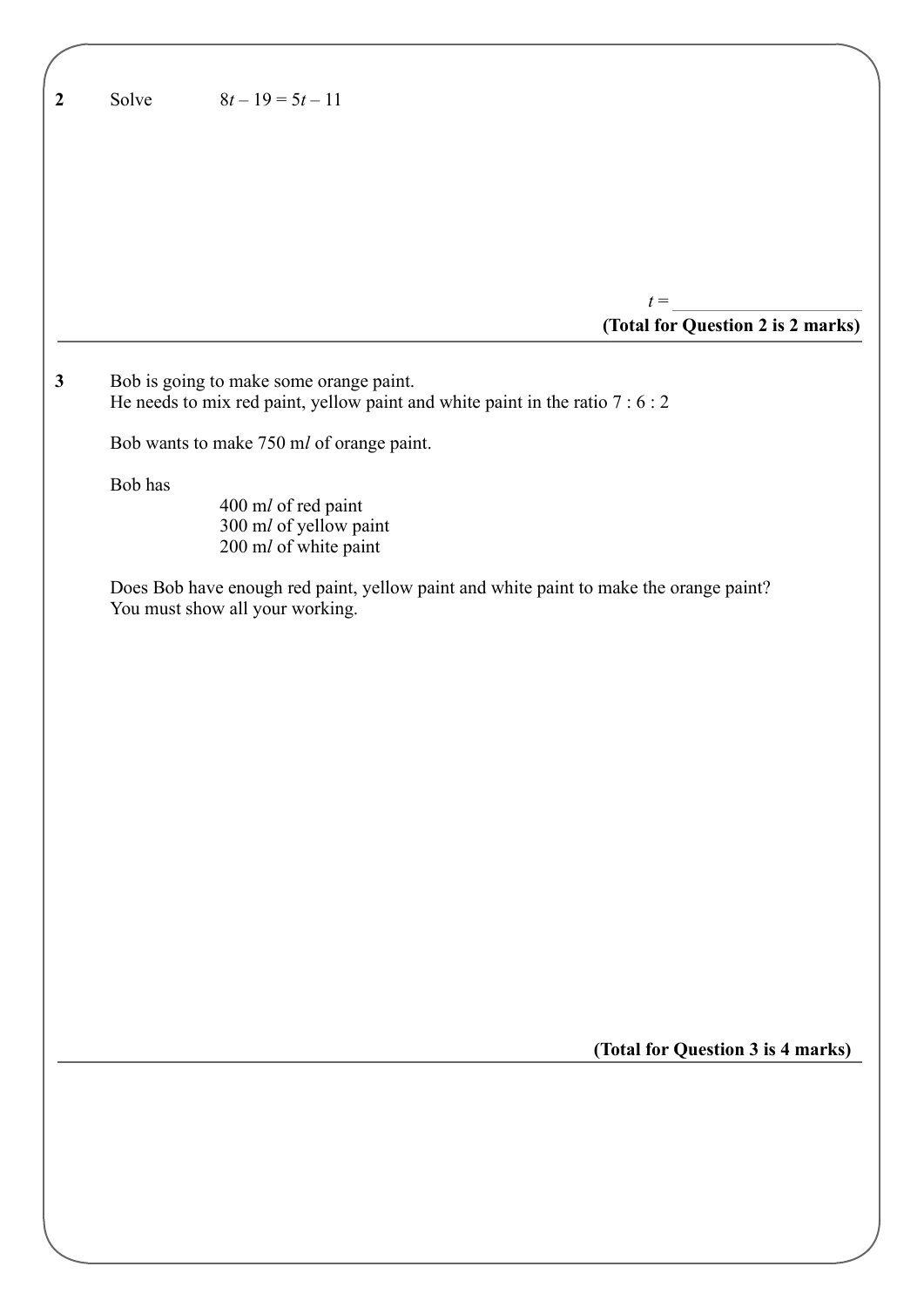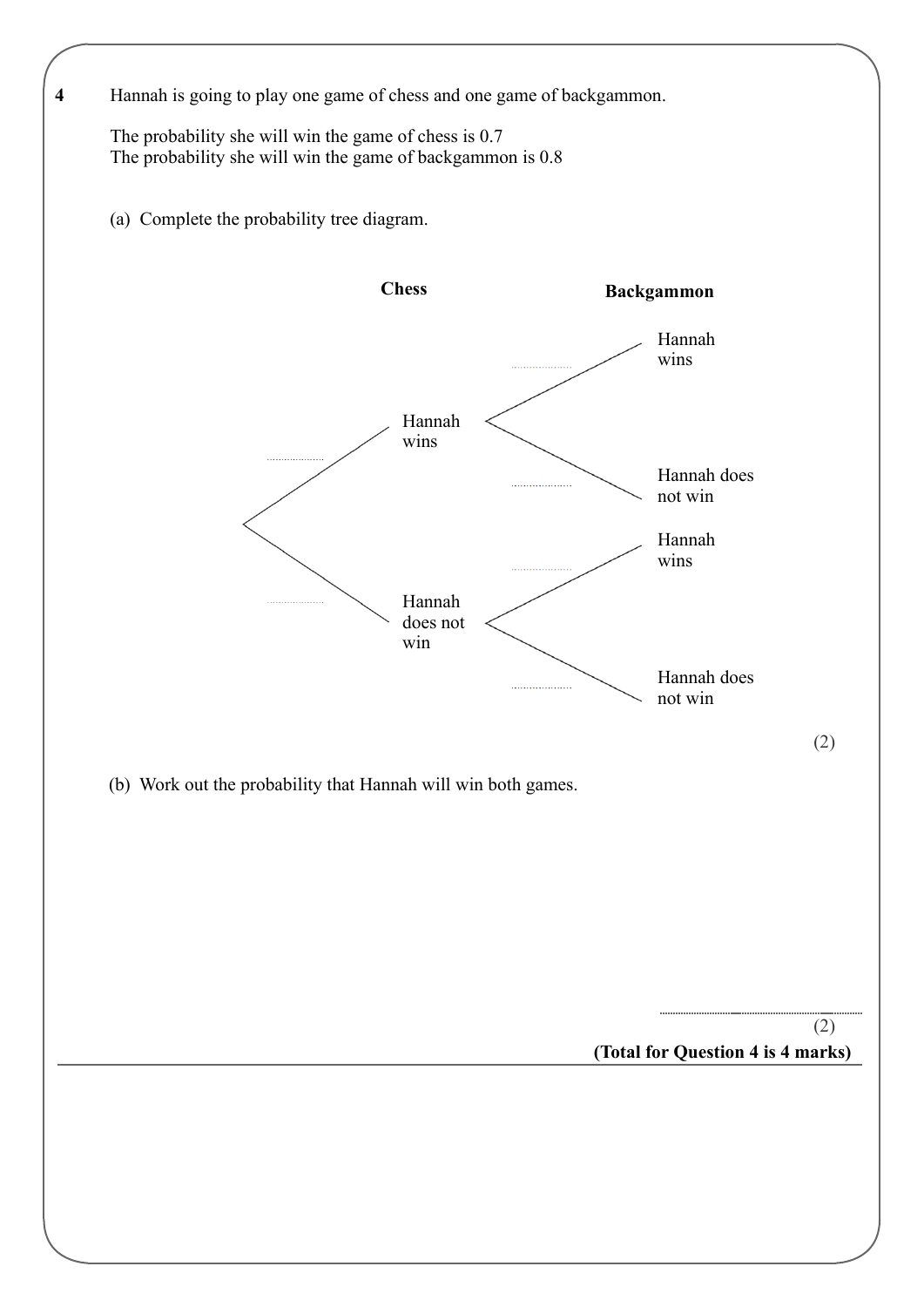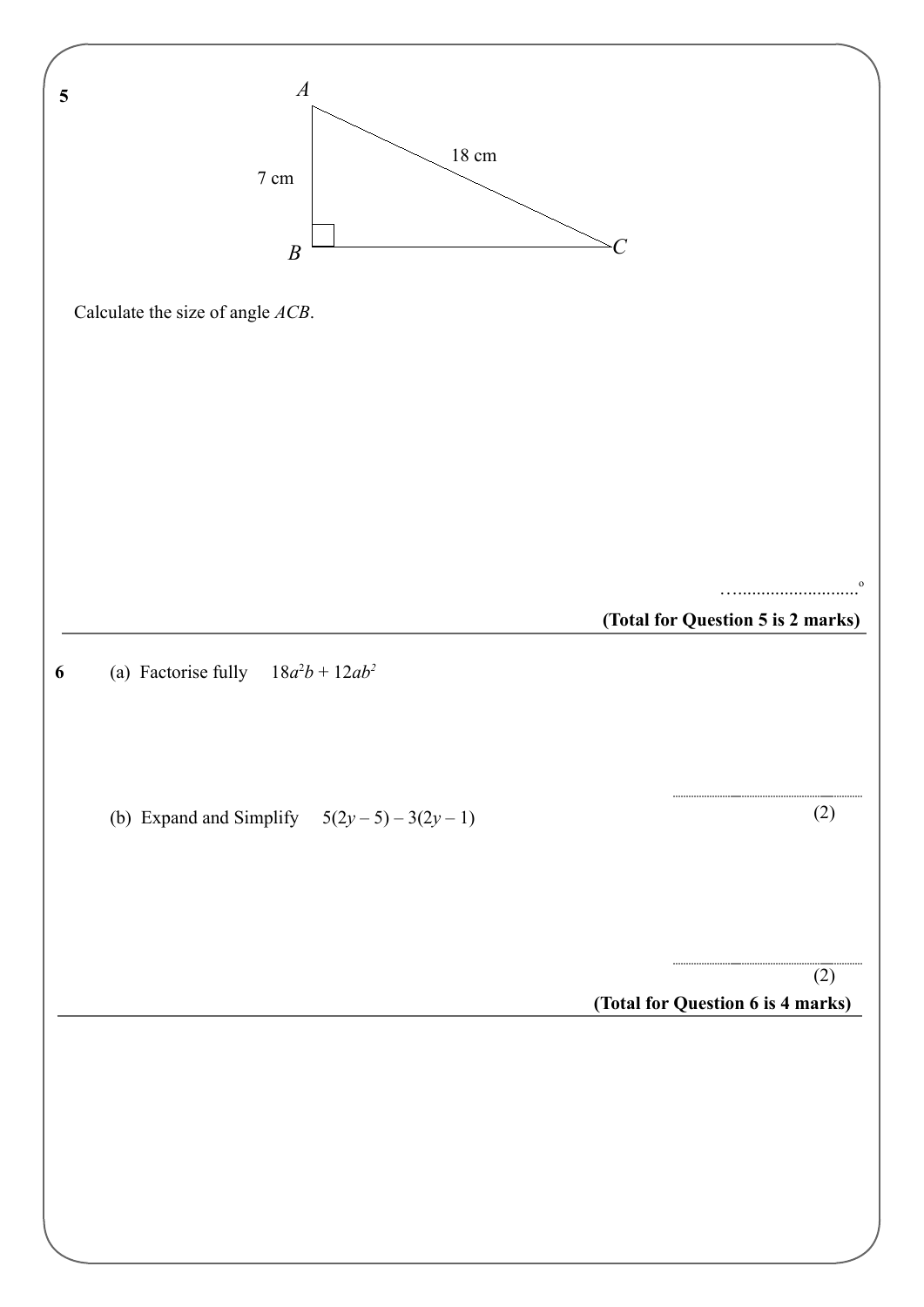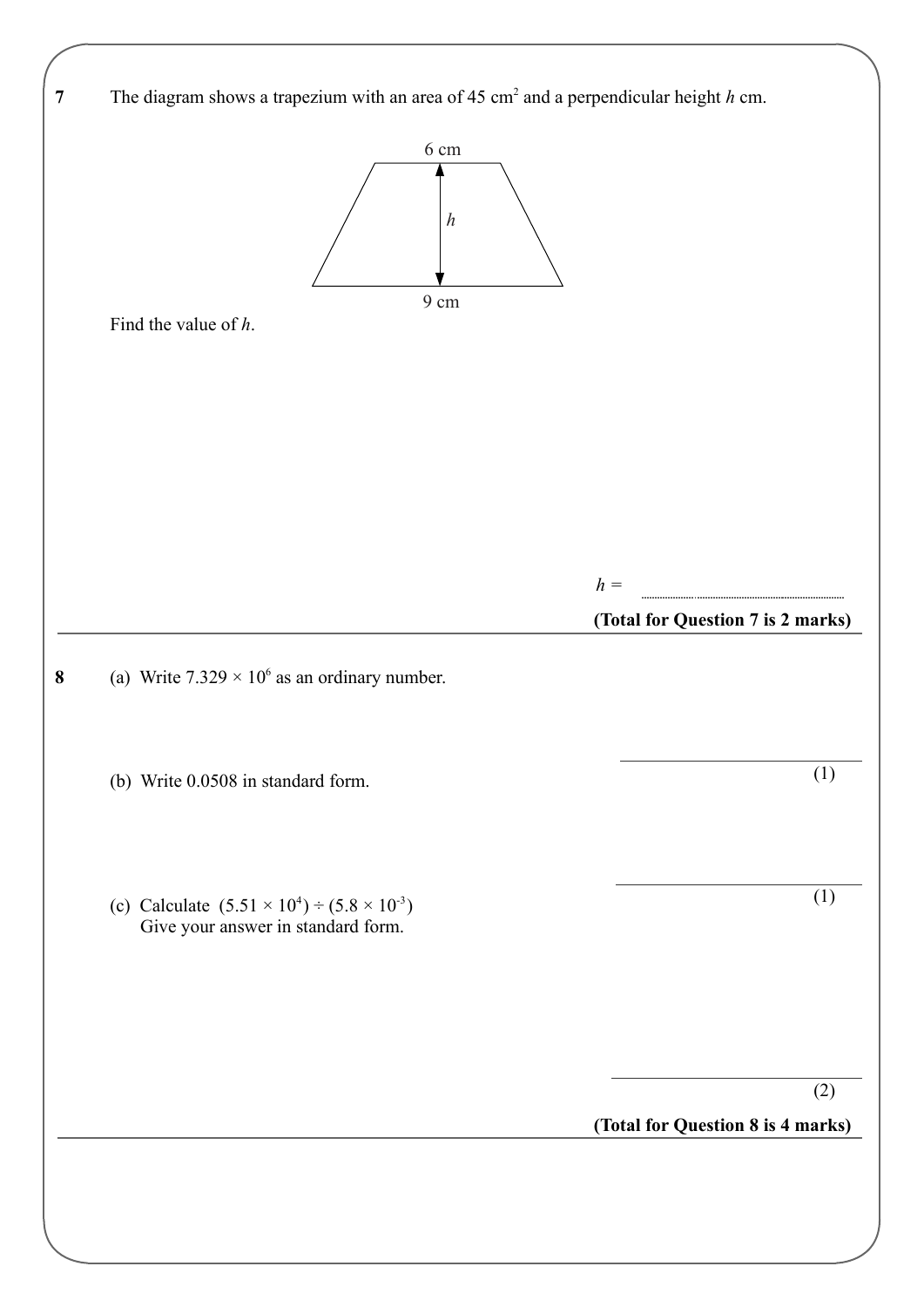**9** 



The diagram shows a regular pentagon, ABCDE, and a square, EDFG.

The lines CD and DG are both sides of another regular polygon, P.

How many sides does polygon P have?

You must show how you got your answer.

**(Total for Question 9 is 4 marks)**

…..........................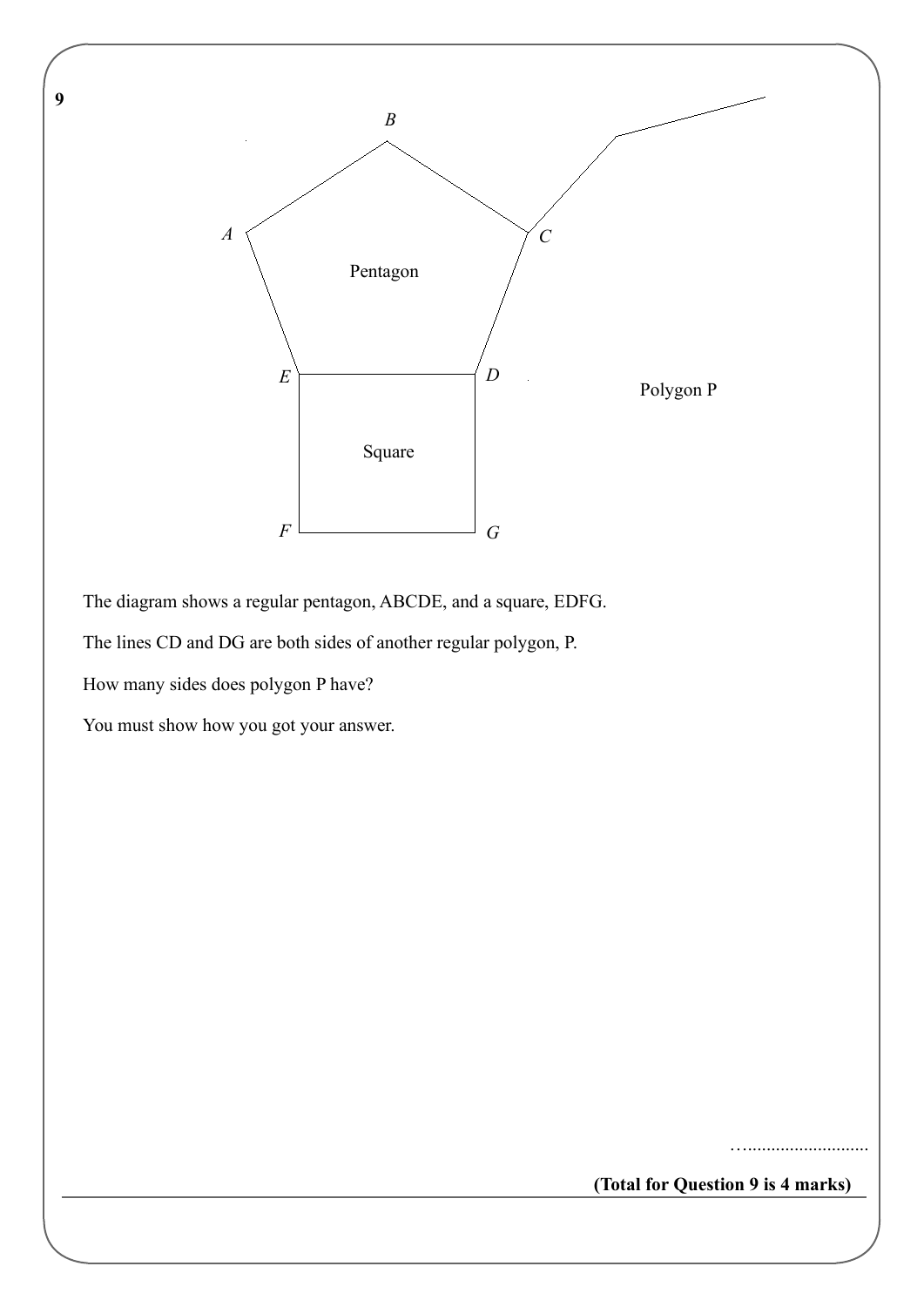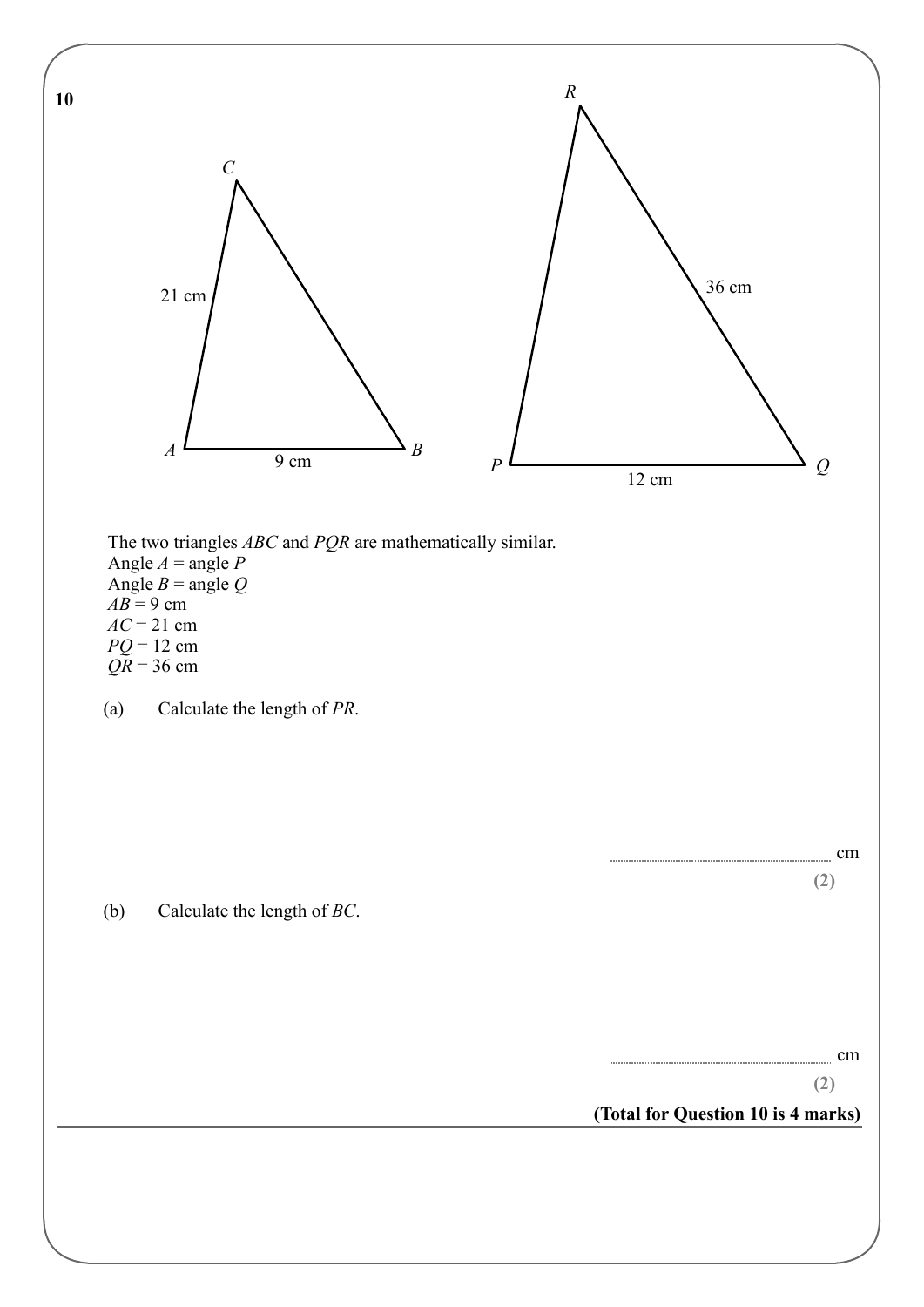| 11 | A population of bacteria is increasing by 12% each hour.                |
|----|-------------------------------------------------------------------------|
|    | Find the percentage increase in the population every 3 hours.           |
|    |                                                                         |
|    |                                                                         |
|    |                                                                         |
|    |                                                                         |
|    |                                                                         |
|    |                                                                         |
|    |                                                                         |
|    |                                                                         |
|    |                                                                         |
|    |                                                                         |
|    |                                                                         |
|    |                                                                         |
|    | .<br>(Total for Question 11 is 2 marks)                                 |
|    |                                                                         |
| 12 | Light A flashes every 5 seconds.                                        |
|    | Light B flashes every 6 seconds.<br>Light C flashes every 7 seconds.    |
|    |                                                                         |
|    | All three lights flash at the same time.                                |
|    | How many times in one hour will the three lamps flash at the same time? |
|    |                                                                         |
|    |                                                                         |
|    |                                                                         |
|    |                                                                         |
|    |                                                                         |
|    |                                                                         |
|    |                                                                         |
|    |                                                                         |
|    |                                                                         |
|    |                                                                         |
|    | (Total for Question 12 is 3 marks)                                      |
|    |                                                                         |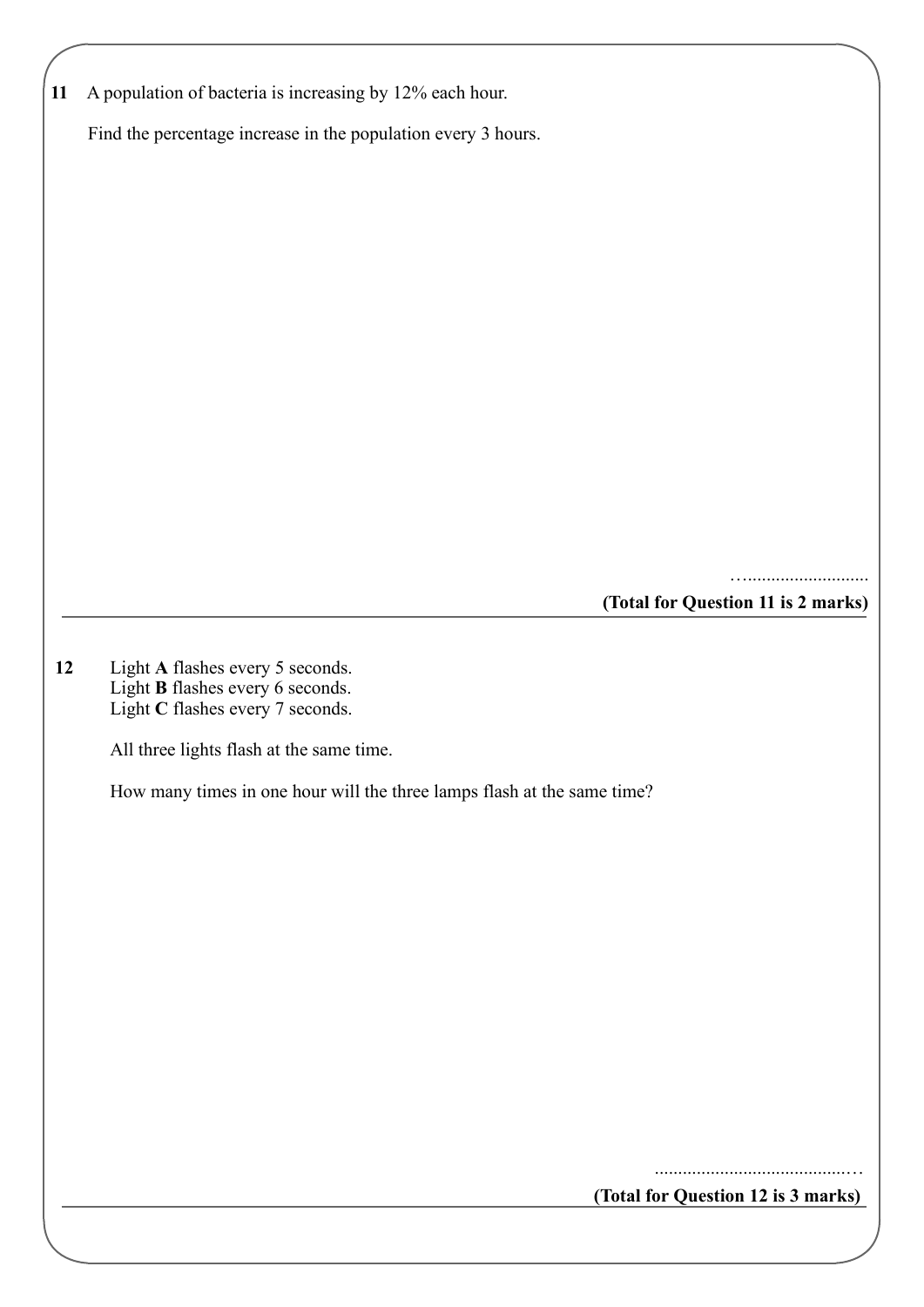

Work out the rate of that the water is flowing into the pool.

Give your answer in litres per hour.

….......................… l/hr

**(Total for Question 13 is 2 marks)**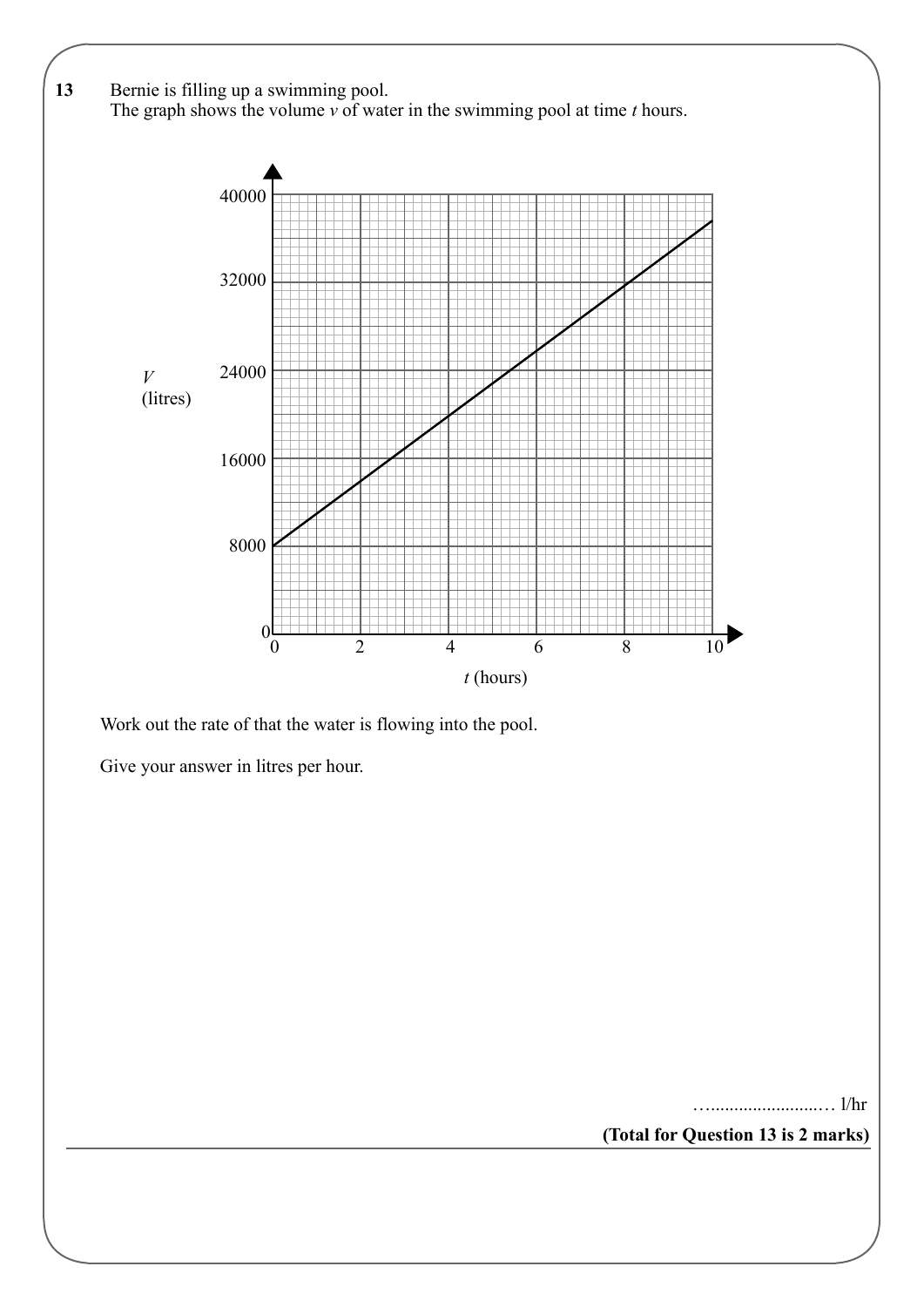| 14 Cylinder A and cylinder B are mathematically similar.                                                       |
|----------------------------------------------------------------------------------------------------------------|
| The surface area of cylinder A is 50 cm <sup>2</sup> and the surface area of cylinder B is 128 cm <sup>2</sup> |
| The volume of cylinder A is $80 \text{ cm}^3$                                                                  |

Calculate the volume of cylinder B.

**(Total for Question 14 is 3 marks)** cm<sup>3</sup>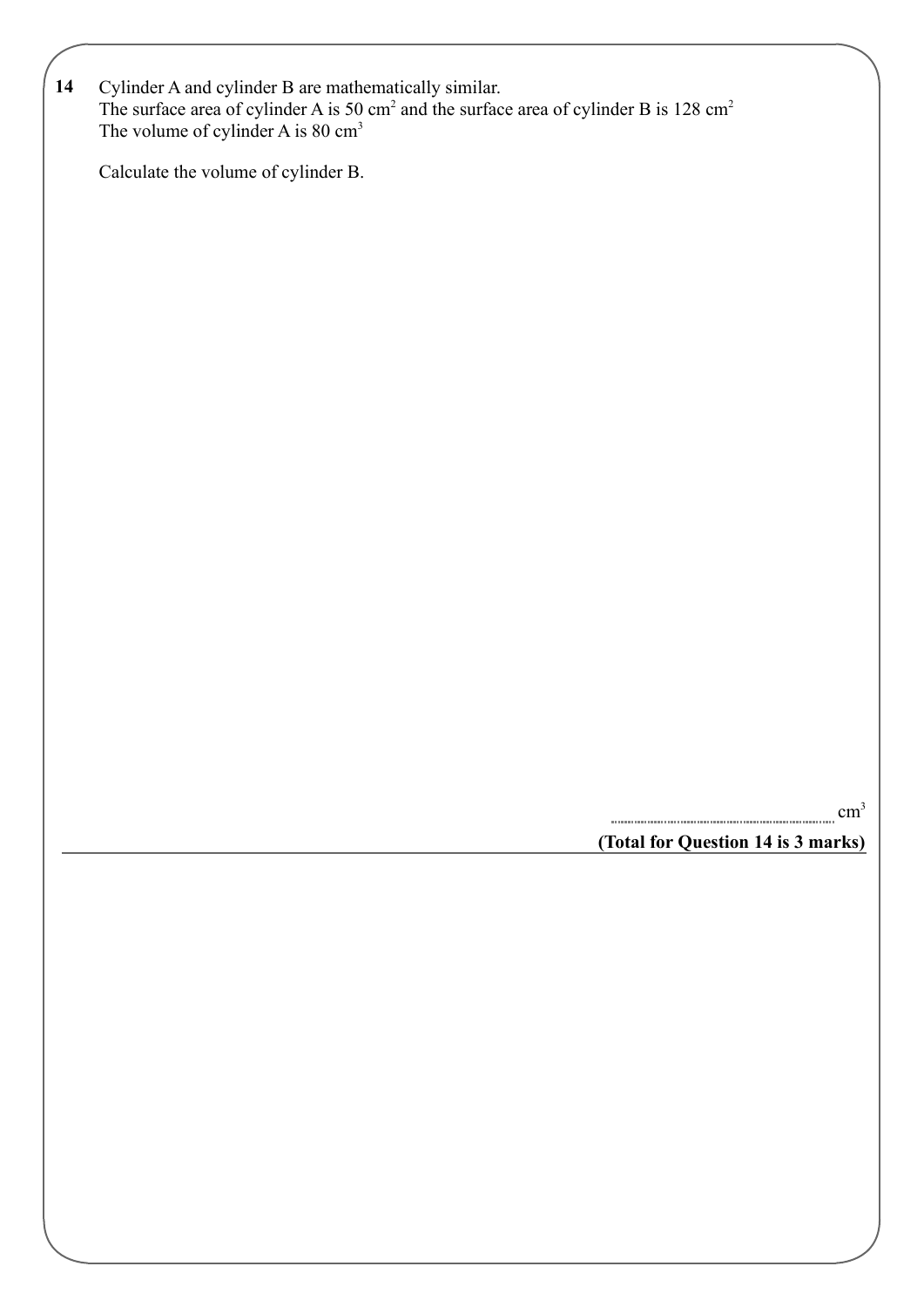| 15 There are 12 people in a room.                 |
|---------------------------------------------------|
| Each person shakes each other person's hand once. |

Work out the number handshakes that take place.

**(Total for Question 15 is 2 marks)**

.................................

**16** By completing the square, find the coordinates of the turning point of the curve with the equation  $y = x^2 - 3x + 1$ You must show all your working.

**(Total for Question 16 is 3 marks)**

…..........................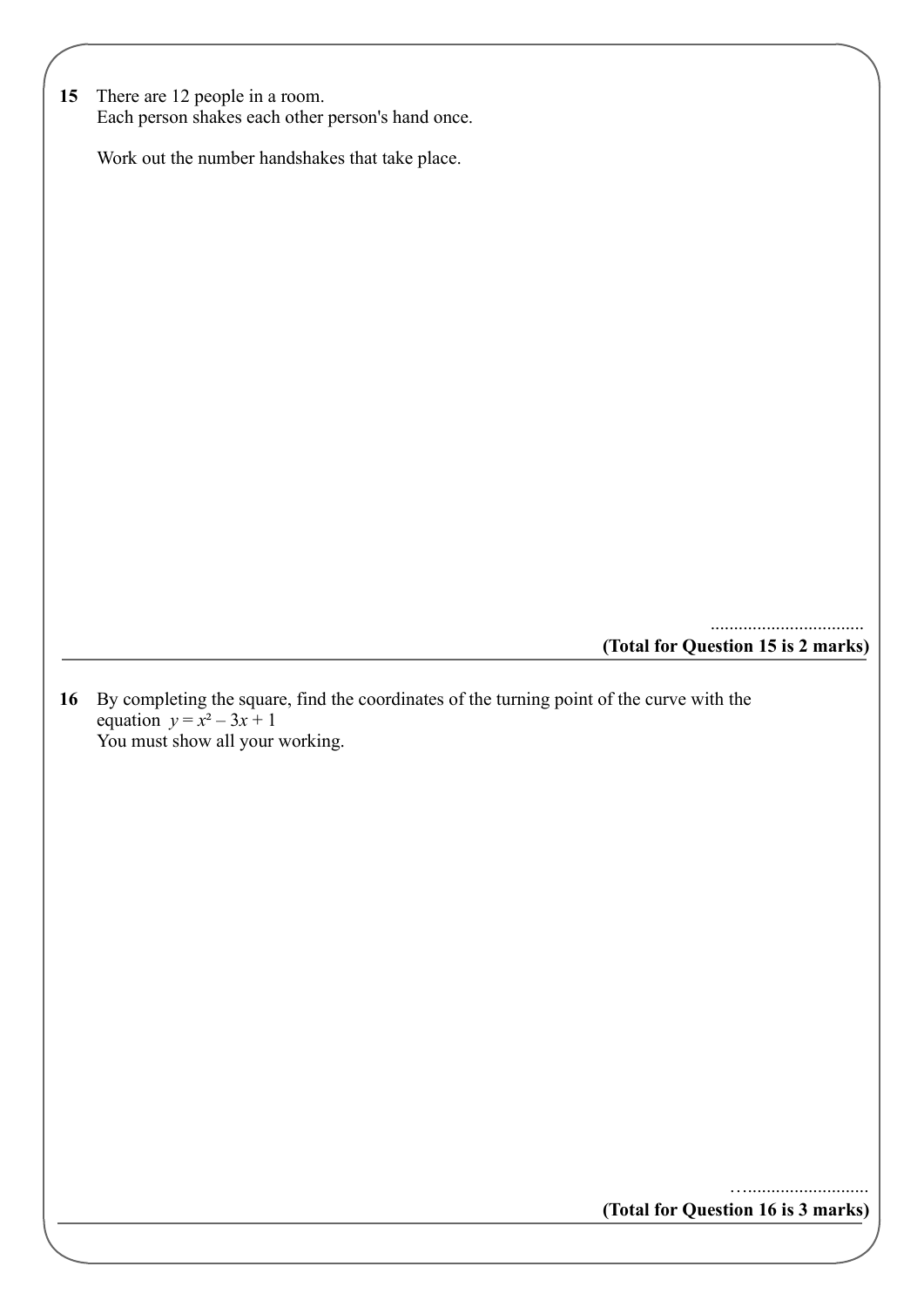**17** Here are the first 5 terms of a quadratic sequence.

6 10 17 27 40

Find an expression, in terms of *n*, for the *n*th term of this sequence.

**(Total for Question 17 is 4 marks)**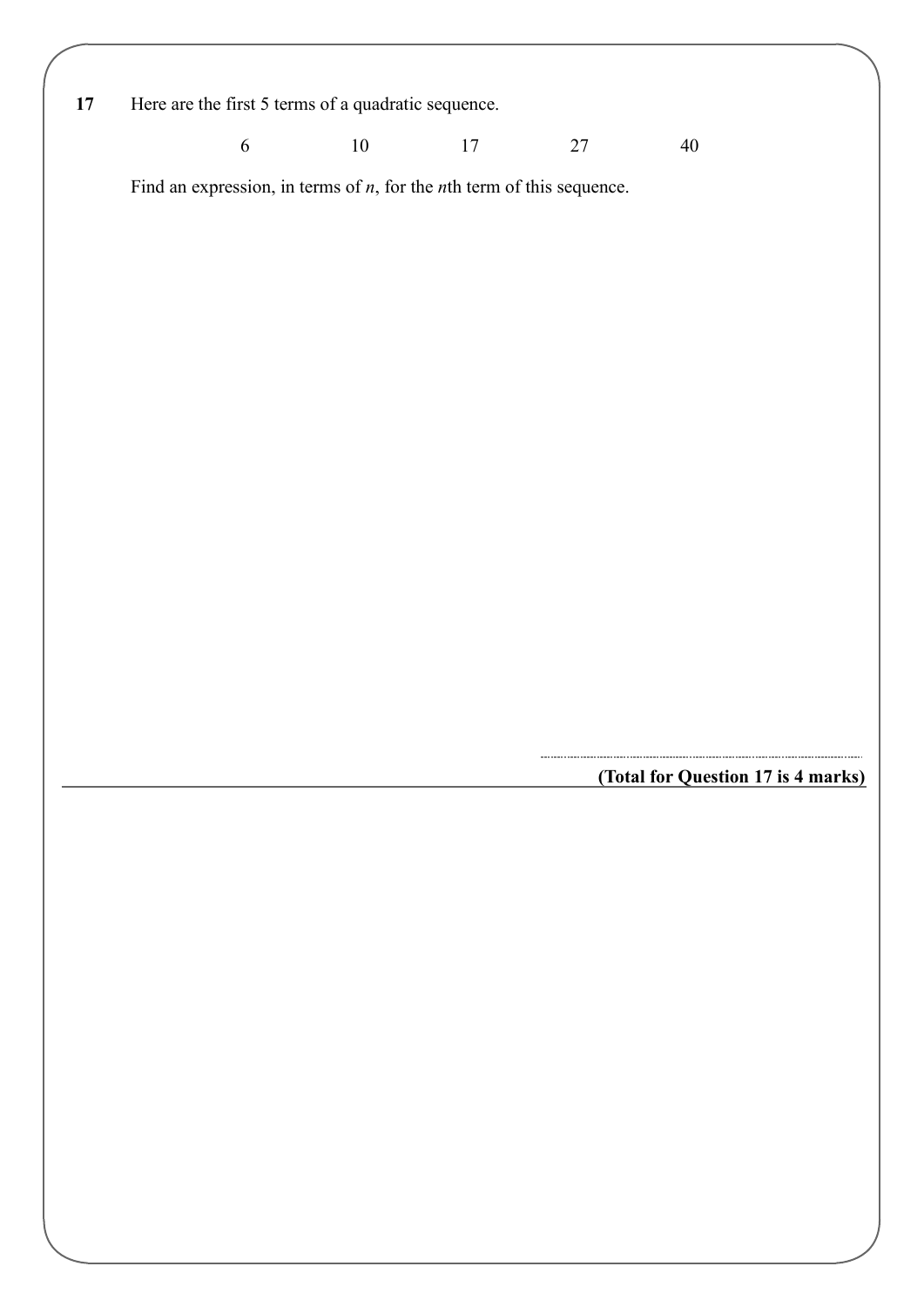**18** Given that

 $x + 9 : 5x - 1 = x + 7 : 2x - 3$ 

Find the possible values of *x.*

**(Total for Question 18 is 4 marks)** ..........................…..........................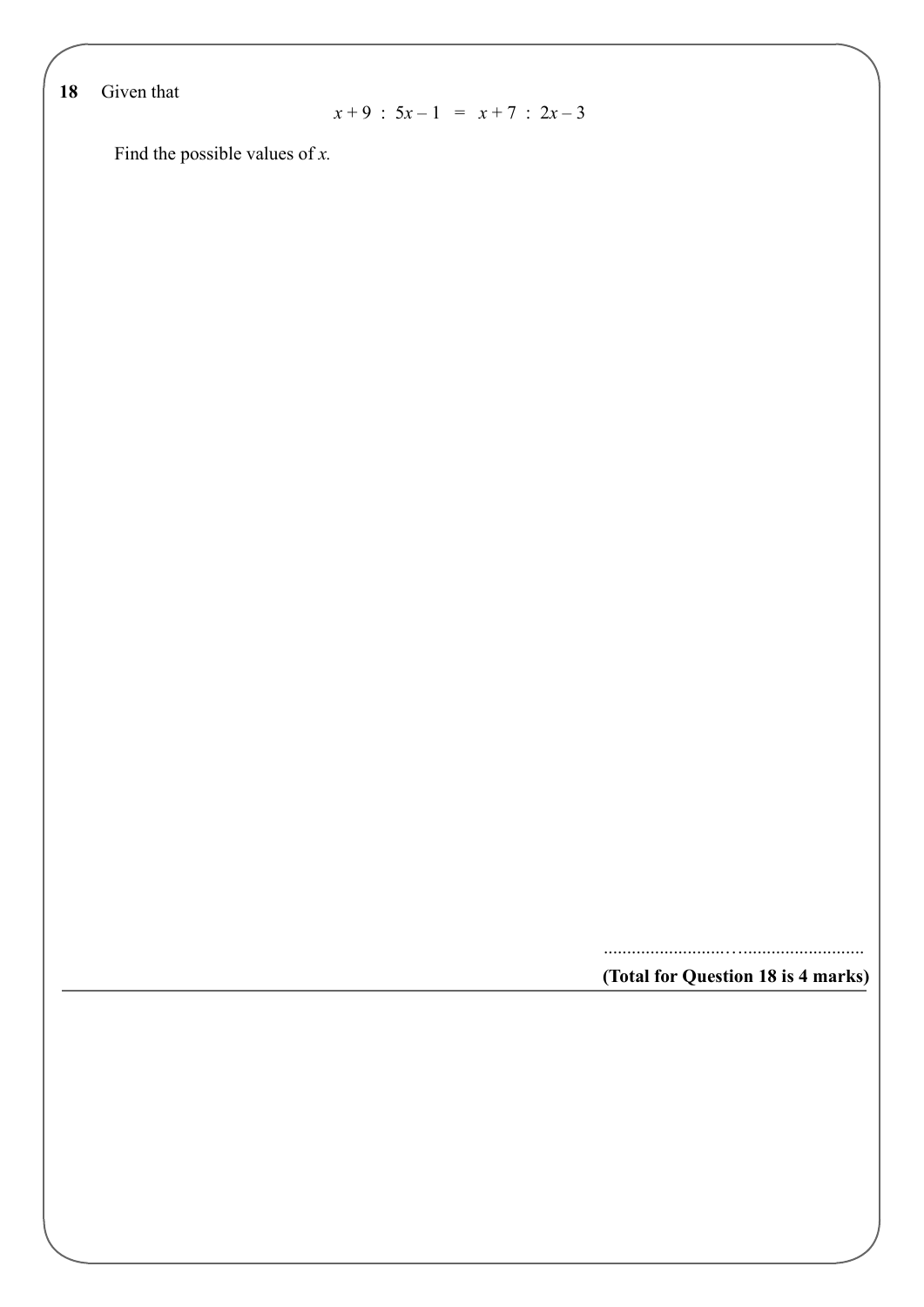

Angle *BAC* is acute and the area of the triangle is  $45 \text{ m}^2$ Calculate the perimeter of triangle *ABC*. Give your answer to 3 significant figures.

**(Total for Question 19 is 5 marks)**

…..........................m

**19**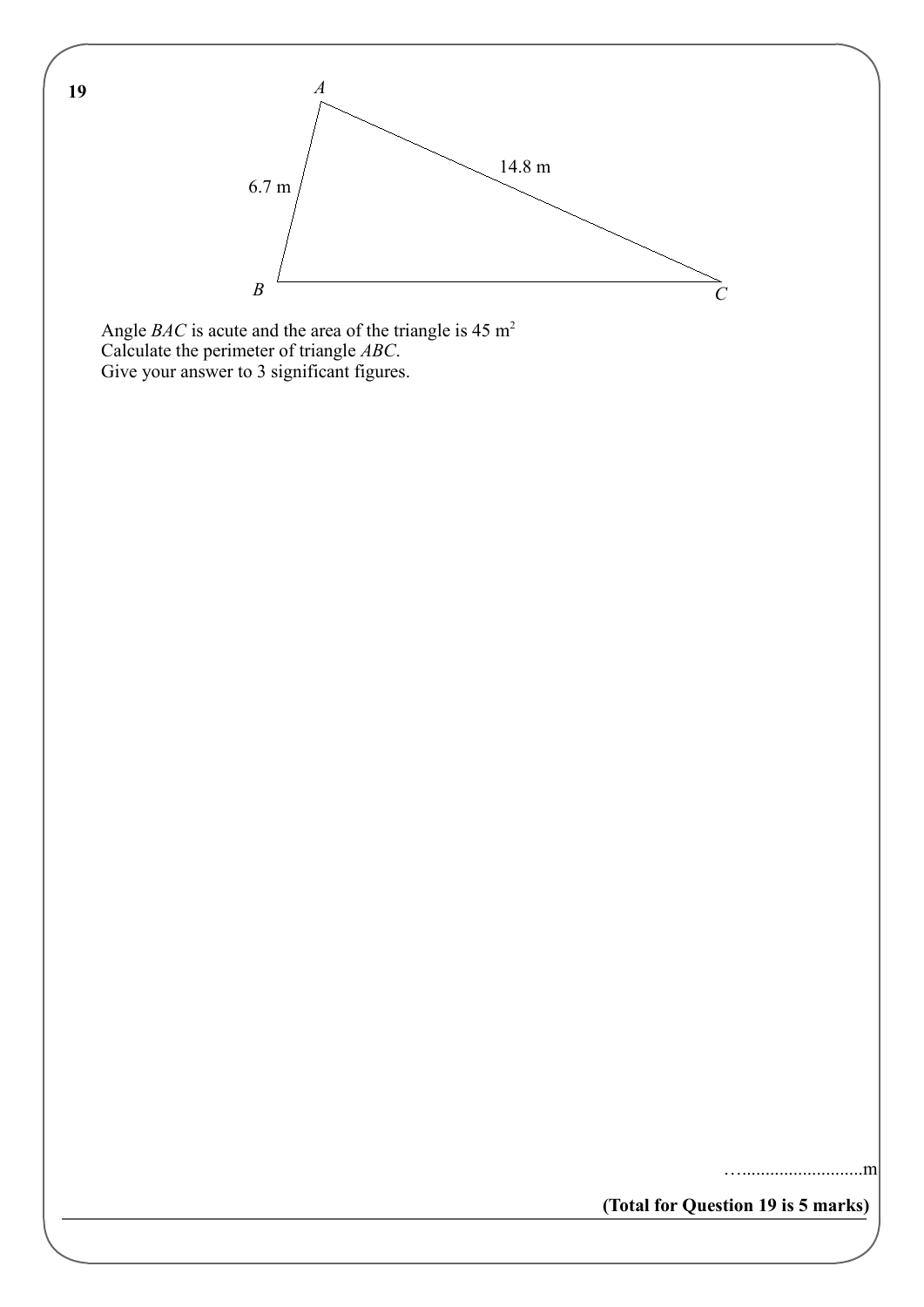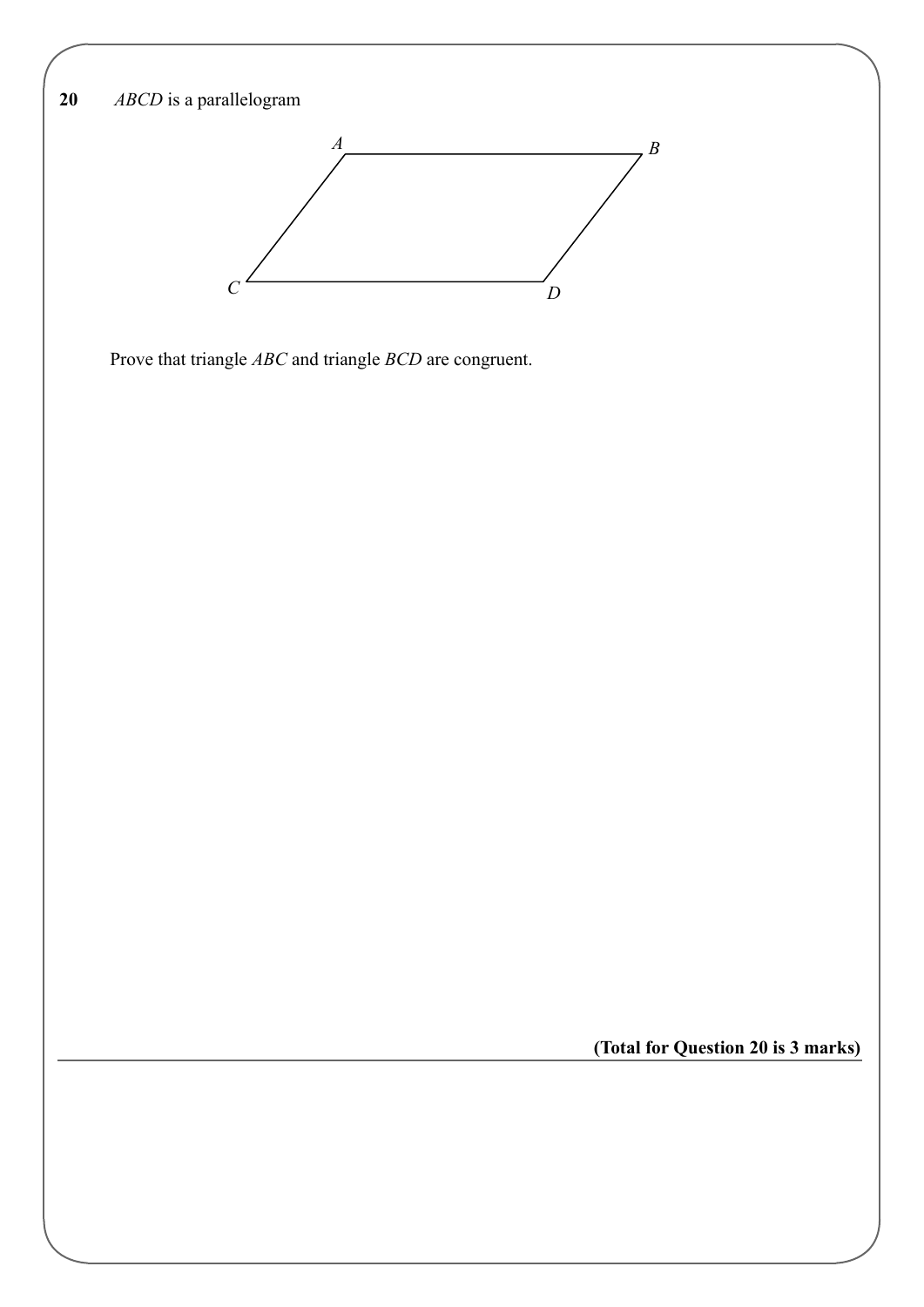**21** (a) Show that the equation  $x^3 + 4x = 1$  has a solution between  $x = 0$  and  $x = 1$ .

(2)

4

(b) Show that the equation  $x^3 + 4x = 1$  can be rearranged to give:  $x = \frac{1}{4}$  $\frac{1}{4} - \frac{x^3}{4}$ 

 $x_{n+1} = \frac{1}{4}$  $\frac{1}{4} - \frac{x_n^3}{4}$ 4 (c) Starting with  $x_0 = 0$ , use the iteration formula  $x_{n+1} = \frac{1}{4} - \frac{x_n}{4}$  twice to find an estimate for the solution to  $x^3 + 4x = 1$ (1)

> …................................ (3)

**(Total for Question 21 is 6 marks)**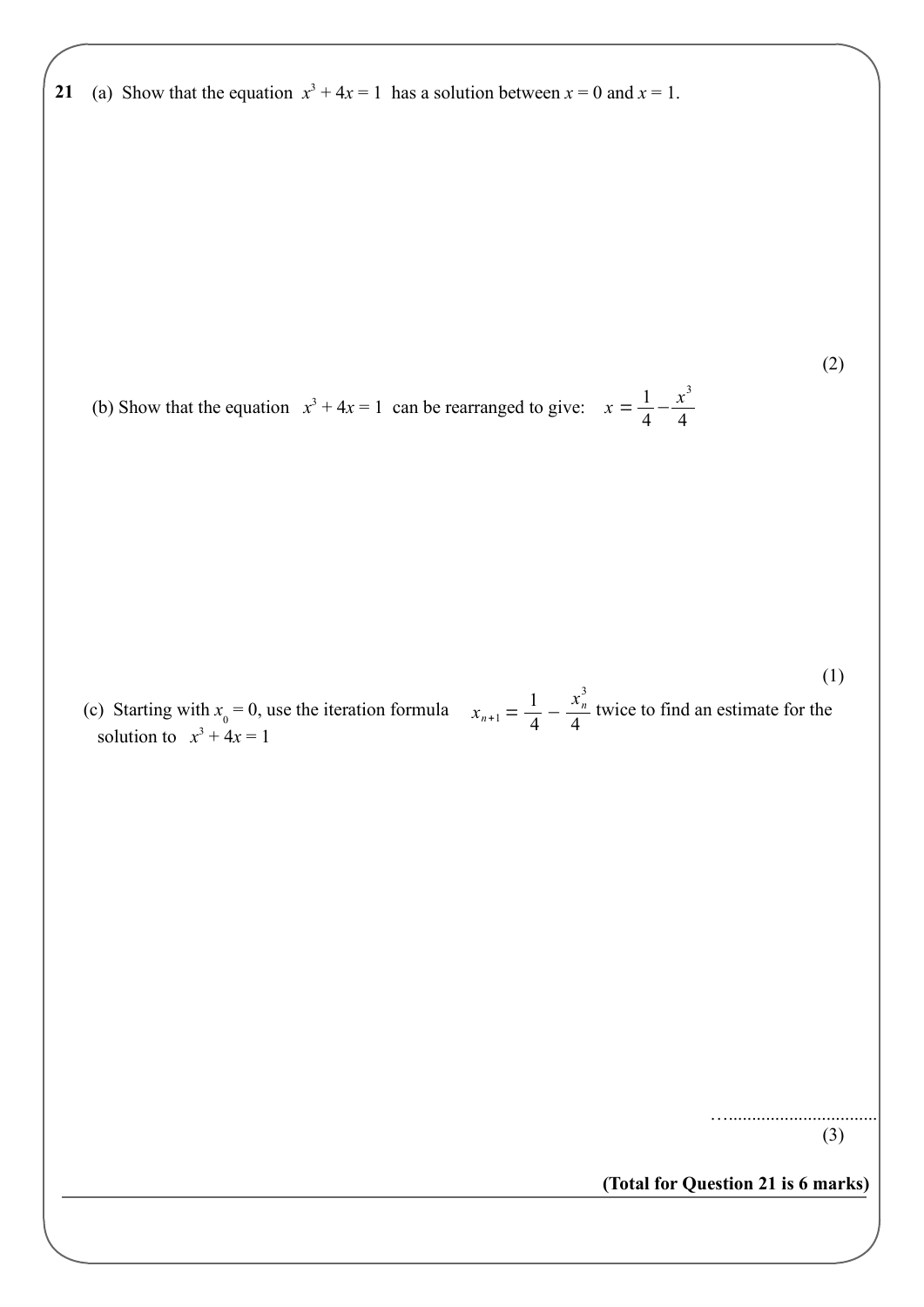**22** 50 people were asked which fruits they liked from apples, bananas and oranges.

12 people like all three fruits.

34 people like apples.

7 like apples and bananas but not oranges.

16 like bananas and oranges.

4 of the people do not like any of the fruits.

All 25 people who like oranges like at least one other fruit.

Two of the 50 people are chosen at random. Work out the probability that they both like bananas.

**(Total for Question 22 is 5 marks)**